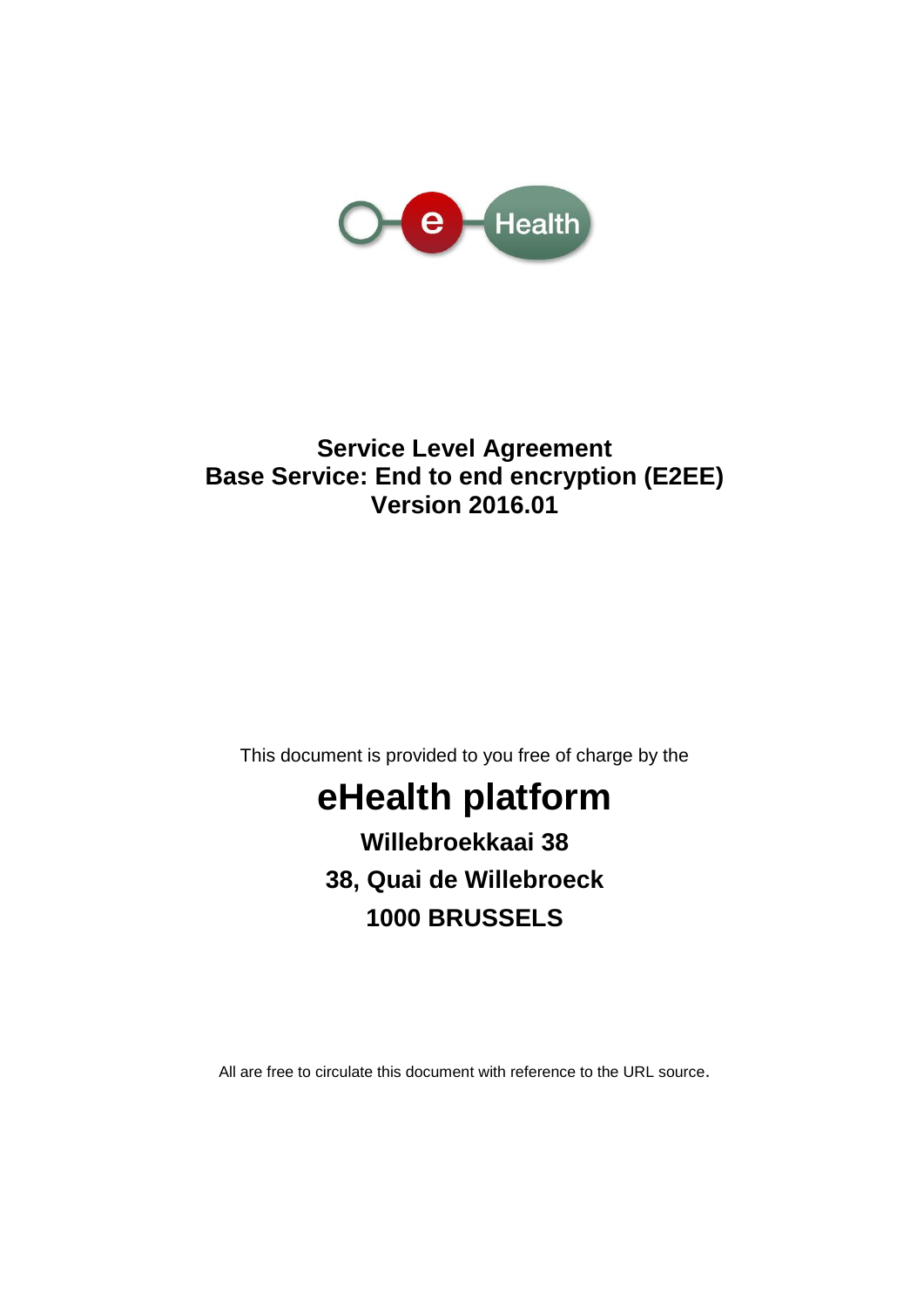# **Service Level Agreement**

## *Base Service End to End Encryption (Addressed Messages)*

#### **Between**

#### **Service provider Service customer**

User Community

eHealth Platform

Quai de Willebroeck, 38

B-1000 BRUSSELS

#### **To the attention of: the user community**

Author: Service Management Date: September, 2016 *Version: 2016.01* Status: Final Type: Public Confidentiality: Language: English Exhibit of: MSA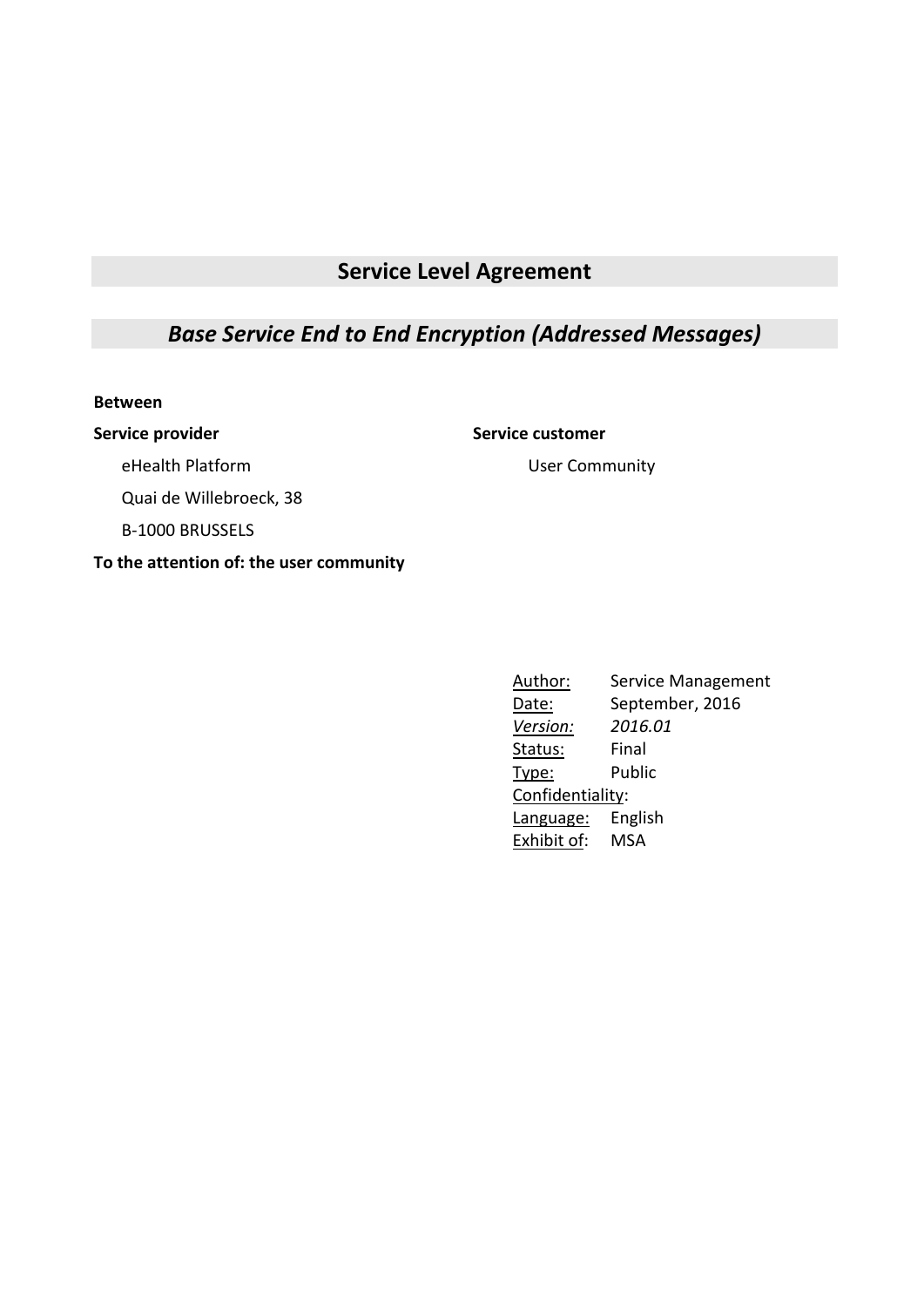# 1. Table of Content

| 1 <sub>1</sub> |        |                                                                             |  |
|----------------|--------|-----------------------------------------------------------------------------|--|
| 2.             |        |                                                                             |  |
|                | 2.1.   |                                                                             |  |
|                | 2.2.   |                                                                             |  |
|                | 2.3.   |                                                                             |  |
|                | 2.4.   |                                                                             |  |
|                | 2.5.   |                                                                             |  |
|                | 2.5.1. |                                                                             |  |
|                | 2.5.2. |                                                                             |  |
|                | 2.5.3. |                                                                             |  |
|                | 2.5.4. |                                                                             |  |
|                | 2.5.5. |                                                                             |  |
| 3 <sub>1</sub> |        |                                                                             |  |
|                | 3.1.   |                                                                             |  |
|                | 3.1.1. |                                                                             |  |
|                | 3.2.   |                                                                             |  |
|                | 3.3.   |                                                                             |  |
|                | 3.4.   |                                                                             |  |
|                | 3.5.   | Service Objectives - Details Services concerned with registering an ETK  14 |  |
|                | 3.5.1. |                                                                             |  |
|                | 3.5.2. |                                                                             |  |
|                | 3.5.3. |                                                                             |  |
|                | 3.5.4. |                                                                             |  |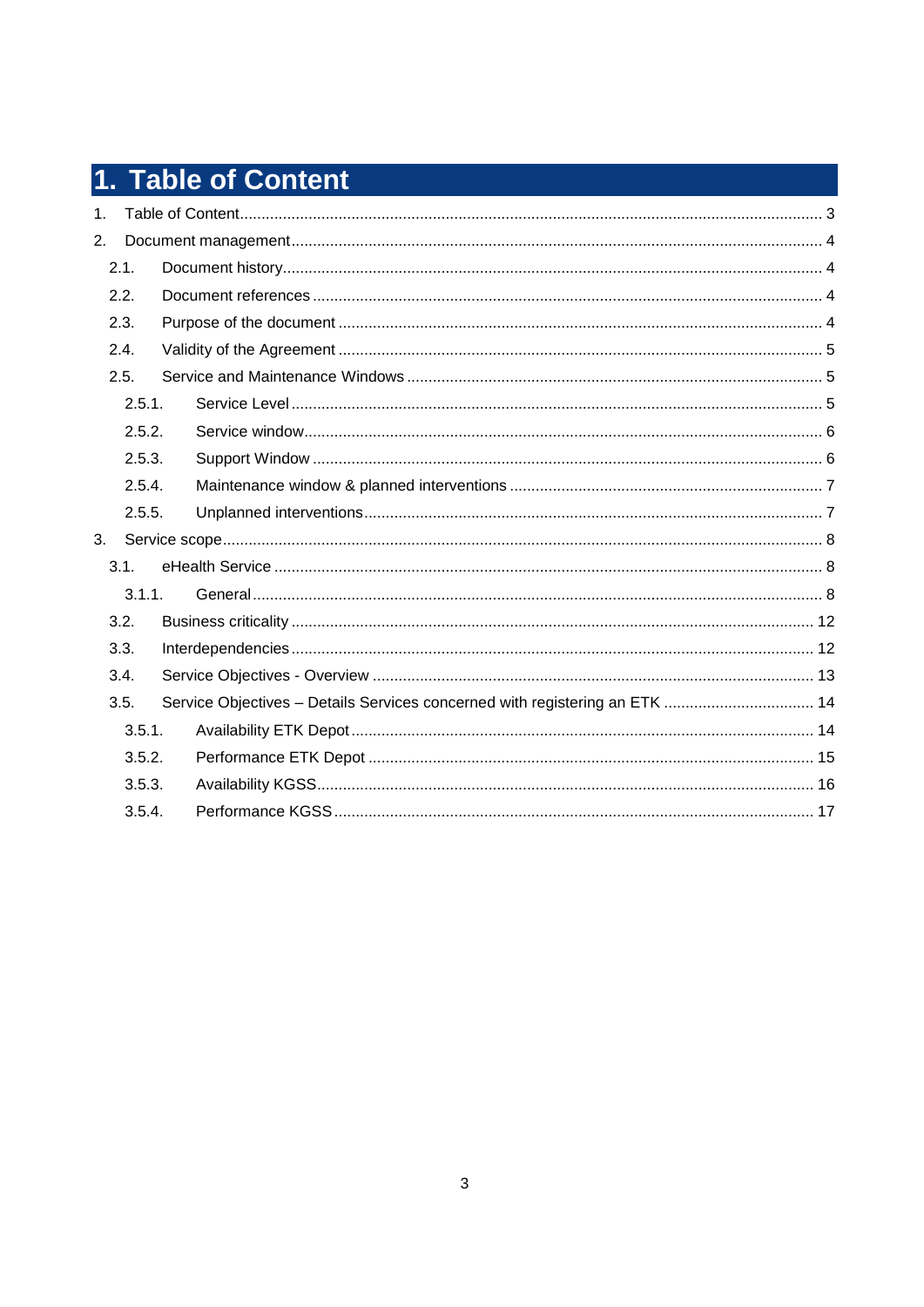# **2. Document management**

| 2.1. Document history |                |                               |        |                                         |  |  |  |  |
|-----------------------|----------------|-------------------------------|--------|-----------------------------------------|--|--|--|--|
| <b>Version</b>        | <b>Date</b>    | <b>Author</b>                 |        | <b>Description of changes / remarks</b> |  |  |  |  |
| 2015.01               | March 2015     | eHealth Service<br>Management | Update |                                         |  |  |  |  |
| 2016.01               | September 2016 | eHealth Service<br>Management | Update |                                         |  |  |  |  |

|    | 2.2. Document references |                |      |        |
|----|--------------------------|----------------|------|--------|
| ID | Title                    | <b>Version</b> | Date | Author |
|    | Bestuur overeenkomst     |                |      |        |
|    | Master Service Agreement | 1.0            |      |        |

#### 2.3. Purpose of the document

1

The objective of this document is to define the Service Level Agreement for the set of *Base Service for End to End Encryption of addressed messages* proposed by the eHealth platform. It defines the minimum level of service offered on the eHealth platform, and provides eHealth's own understanding of service level offering, its measurement methods and its objectives in the long run.

This document contains a short description of the set of services offered by End to End Encryption. These services currently are centred only on the following functions<sup>1</sup>:

- Manage the encryption and decryption of addressed messages
- Manage the creation of asymmetric keys (public private key pair), used for encrypting and decrypting addressed messages.

In addition, this document contains a short description of, or a link to a location where such a description can be found:

 Some of the dependencies on technical and/or functional components needed and used by the Web Services and other utilities offered by eHealth in the framework of the End to end Encryption service

 $1$  In order to use these functions, eHealth provides several products:

<sup>-</sup> utilities and libraries to be integrated in application software to be used by "external" Health Care Providers

<sup>-</sup> utilities and Web Services located on the eHealth platform and managed by the eHealth platform.

Their use and functions will be detailed further in the document.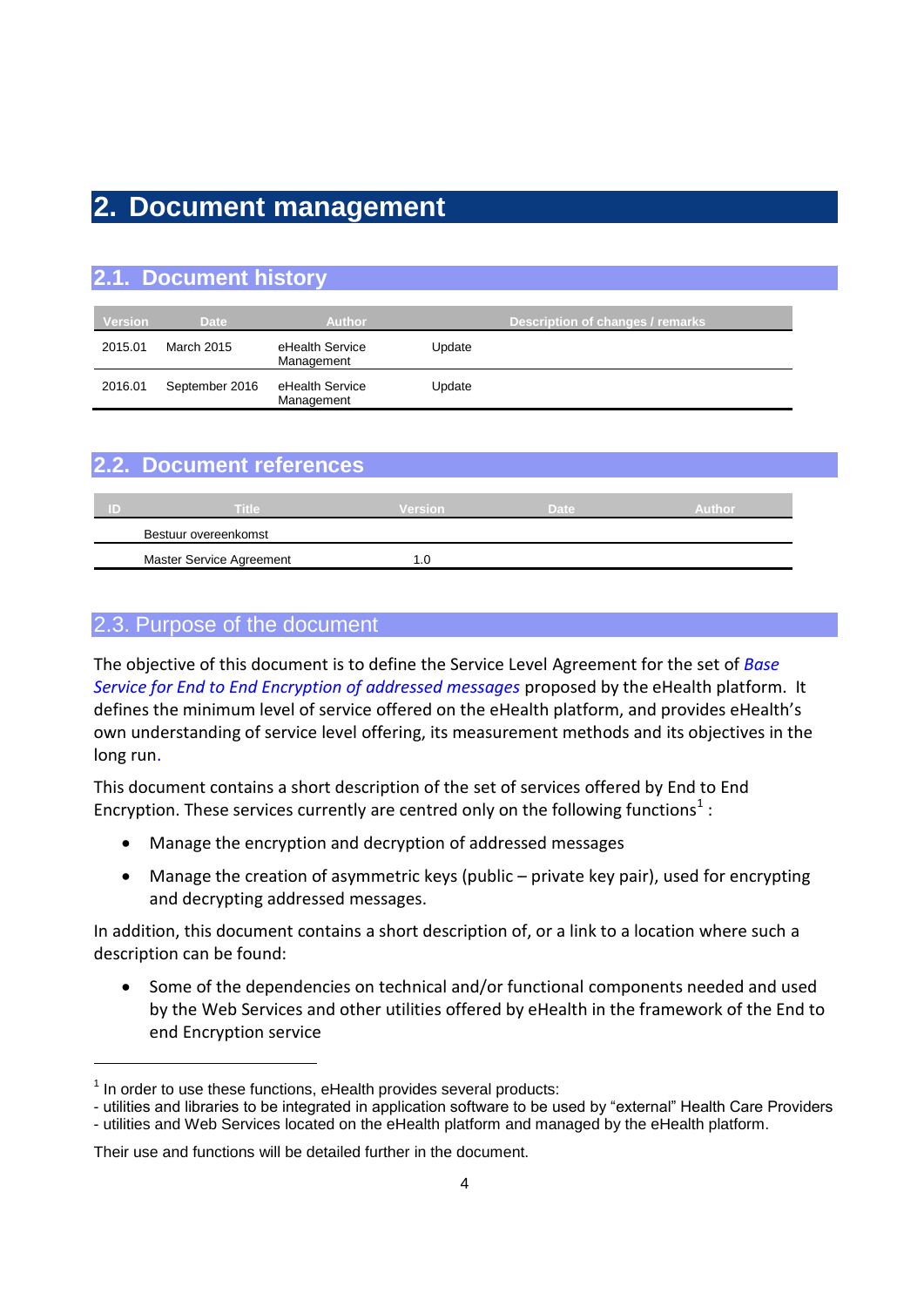- Some technical and/or functional components on which the Web Services and other utilities are dependent
- Measurements and KPIs intended to account for a certain number of performance indicators.

This document is a complement to the *Master Service Agreement (MSA)*. The information given in this document version takes precedence over the data regarding the same subjects given in former versions and in the MSA. Items described in the MSA include, for instance:

- A broad description of the business services offered by the eHealth platform to the applications which may want to make use of them
- Description of cross-sectional services offered on the eHealth platform, such as managing request for Certificates, i.a. Certificates used in the End to End Encryption Service for authentication of Health Care Partners
- Description of support services, including registering, managing and solving possible incidents with the End to end Encryption suite of services, managing changes, etc.
- Performance indicators related to those services.

### **2.4. Validity of the Agreement**

This document is valid as long as the *Base Service for End to End Encryption of addressed messages* is part of the eHealth offering or is not significantly altered, in which case a new version of this document will be presented.

Once a year, the levels of service proposed will be reviewed and confirmed for the next year.

#### **2.5. Service and Maintenance Windows**

#### **2.5.1. Service Level**

By default, the priority for the support for this Basic Service (as described in the MSA) is GOLD. Nevertheless, objectives described below are valid only for the Production environment.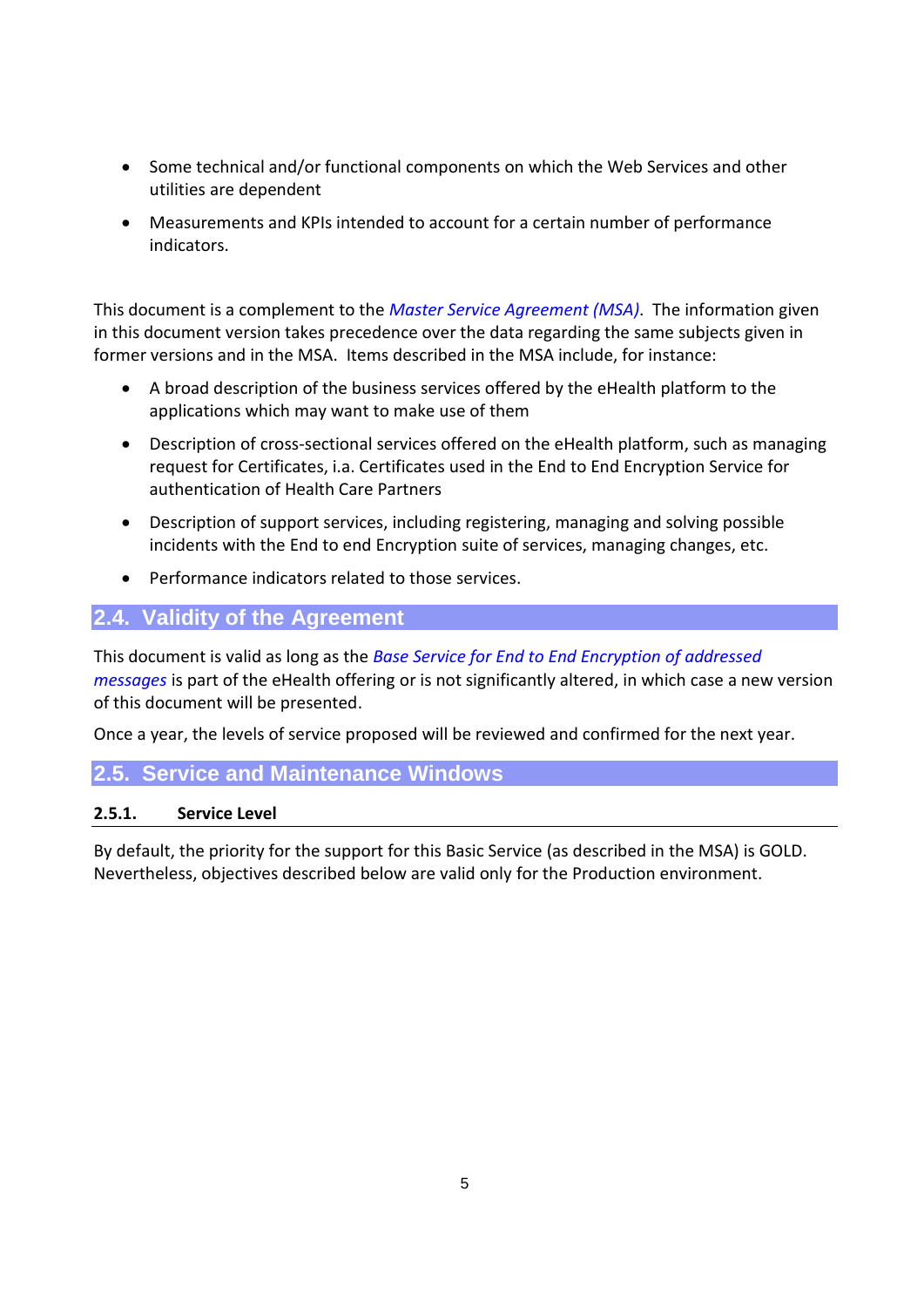#### **2.5.2. Service window**

The time frame, during which the eHealth services are offered to the client applications, is defined in terms of days and hours. Standard working days are all days of the year, except during the biannual maintenance periods and Bank Holidays.

The following table summarises the eHealth service window.

| <b>Service Window</b> |                                                             |        |                |           |          |        |          |        |
|-----------------------|-------------------------------------------------------------|--------|----------------|-----------|----------|--------|----------|--------|
|                       | Day of the week (closing days of Service Provider = Sunday) |        |                |           |          |        |          |        |
|                       |                                                             | Monday | <b>Tuesday</b> | Wednesday | Thursday | Friday | Saturday | Sunday |
|                       | $00:00 - 07:00$                                             |        |                |           |          |        |          |        |
|                       | $07:00 - 08:00$                                             |        |                |           |          |        |          |        |
| period                | $08:00 - 16:30$                                             |        |                |           |          |        |          |        |
|                       | $16:30 - 19:00$                                             |        |                |           |          |        |          |        |
| Day                   | $19:00 - 20:00$                                             |        |                |           |          |        |          |        |
|                       | $20:00 - 21:00$                                             |        |                |           |          |        |          |        |
|                       | $20:00 - 24:00$                                             |        |                |           |          |        |          |        |

| Legend |                                                                                                                                                              |  |  |  |  |  |
|--------|--------------------------------------------------------------------------------------------------------------------------------------------------------------|--|--|--|--|--|
|        | Timeslots where the Service must be available according to the SLA and where corrective actions will be taken to resolve detected<br>Incidents.              |  |  |  |  |  |
|        | Timeslots where the Service will be available provided there are no blocking Incidents. If these incidents do appear, no corrective action will<br>be taken. |  |  |  |  |  |
|        | Timeslots where unavailability can occur.                                                                                                                    |  |  |  |  |  |

#### **2.5.3. Support Window**

| <b>Support Window</b> |                 |                                                             |         |           |                 |        |          |        |
|-----------------------|-----------------|-------------------------------------------------------------|---------|-----------|-----------------|--------|----------|--------|
|                       |                 | Day of the week (Closing days of Service Provider = Sunday) |         |           |                 |        |          |        |
|                       |                 | Monday                                                      | Tuesday | Wednesday | <b>Thursday</b> | Friday | Saturday | Sunday |
|                       | $00:00 - 07:00$ |                                                             |         |           |                 |        |          |        |
|                       | $07:00 - 08:00$ |                                                             |         |           |                 |        |          |        |
| period                | $08:00 - 16:30$ |                                                             |         |           |                 |        |          |        |
|                       | $16:30 - 19:00$ |                                                             |         |           |                 |        |          |        |
| Day                   | $19:00 - 20:00$ |                                                             |         |           |                 |        |          |        |
|                       | $20:00 - 21:00$ |                                                             |         |           |                 |        |          |        |
|                       | $20:00 - 24:00$ |                                                             |         |           |                 |        |          |        |

| Legend                                                                                                                                                                                      |
|---------------------------------------------------------------------------------------------------------------------------------------------------------------------------------------------|
| Timeslots for which the eHealth Call Center is available for the End-Users with a second line support for Infrastructure (HW, OS, Middleware<br>and DB)                                     |
| Timeslots for which the eHealth Call Center is available for the End-Users with a second line support, including Application Support                                                        |
| Timeslots for which the eHealth Call Center is unavailable for the End-Users. The End-User will have the possibility to record a voice<br>message that will be treated on the next Workday. |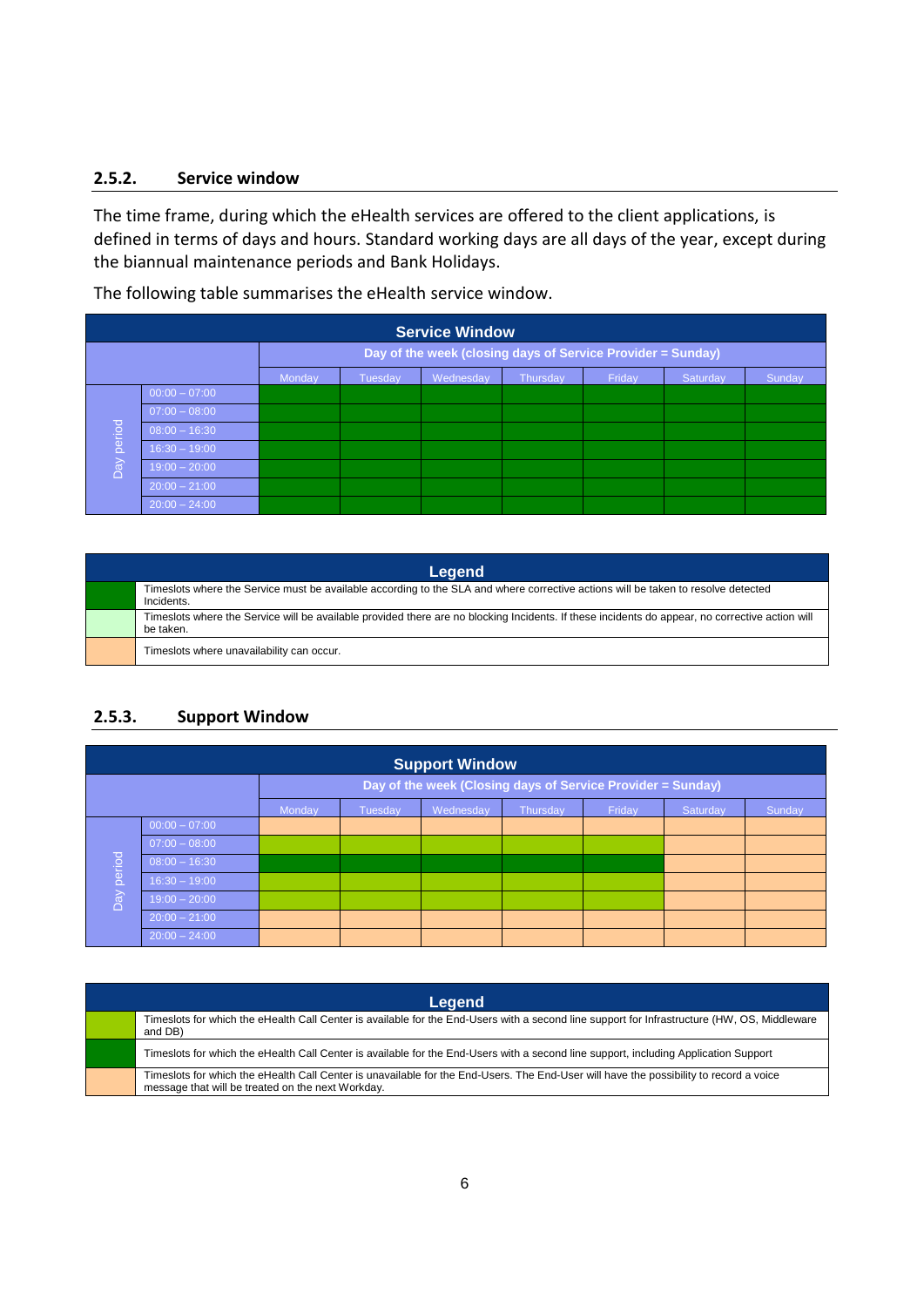#### **2.5.4. Maintenance window & planned interventions**

eHealth will strive for limiting as much as possible the impact and duration of the planned interventions. Today, eHealth is committed to make efforts so planned unavailability's do not exceed one to a few hours per year.

Portal, Network interventions and application release: 2 times a year.

#### **2.5.5. Unplanned interventions**

Under exceptional circumstances, unplanned interventions may be needed in order to restore the service.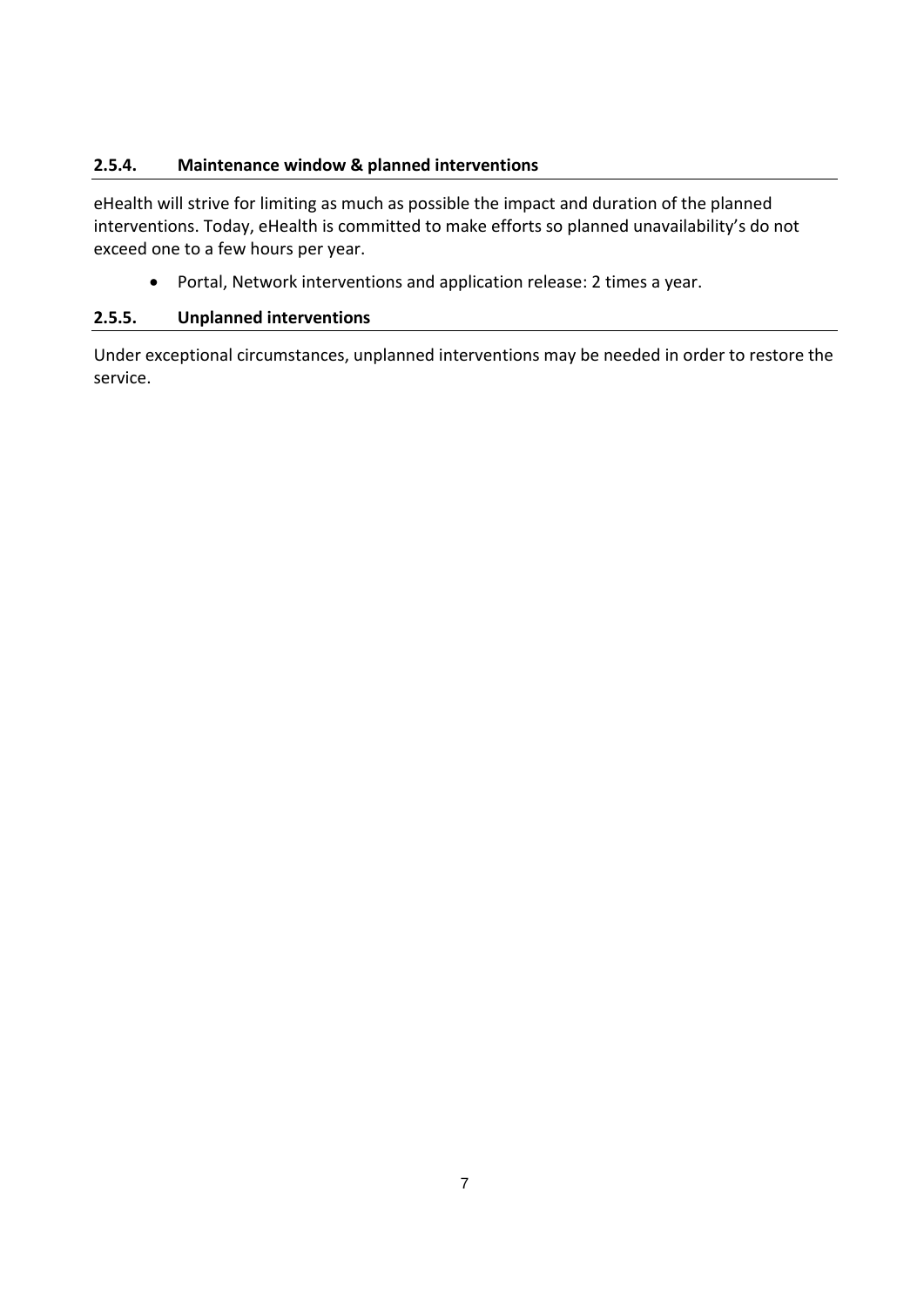# **3. Service scope**

### **3.1. eHealth Service**

#### **3.1.1. General**

Following table gives an overview of the different activities for Certificates, Tokens and Encryption and the SLA they can be found in.

| <b>Activity</b>                                                                                          | <b>Needed for/when:</b>                    | <b>Covered by SLA</b>                                |
|----------------------------------------------------------------------------------------------------------|--------------------------------------------|------------------------------------------------------|
| Download ETEE Requestor                                                                                  | Request Certificates and<br>Tokens         | eHealth Portal                                       |
| Download the Encryption Library                                                                          | Local encryption                           | eHealth Portal                                       |
| Creation of Certificate<br>Including the transfer of the Certificate to the<br>End-user to create an ETK | Authentication                             | eHealth Certificates                                 |
| Request an ETK (Token)<br>Only the Publication of the ETK                                                | E2E Encryption enabling                    | eHealth Certificates                                 |
| ETK Depot – Get the Public ETK<br>of a Known Recipients                                                  | E2E Encryption to a Known<br>Recipients    | <b>E2E</b> Encryption                                |
| KGSS – Get Symmetric key for<br>an Unknown Recipients                                                    | E2E Encryption to a Unknown<br>Recipients  | <b>E2E Encryption</b>                                |
| <b>Revocation of Certificate</b>                                                                         | Certificate or ETK has to be<br>terminated | eHealth Certificates                                 |
| <b>Consult Certificates</b>                                                                              |                                            | eHealth Certificates<br>But not measured in that SLA |
| Renewal of Certificates (and<br>ETK)                                                                     |                                            | eHealth Certificates                                 |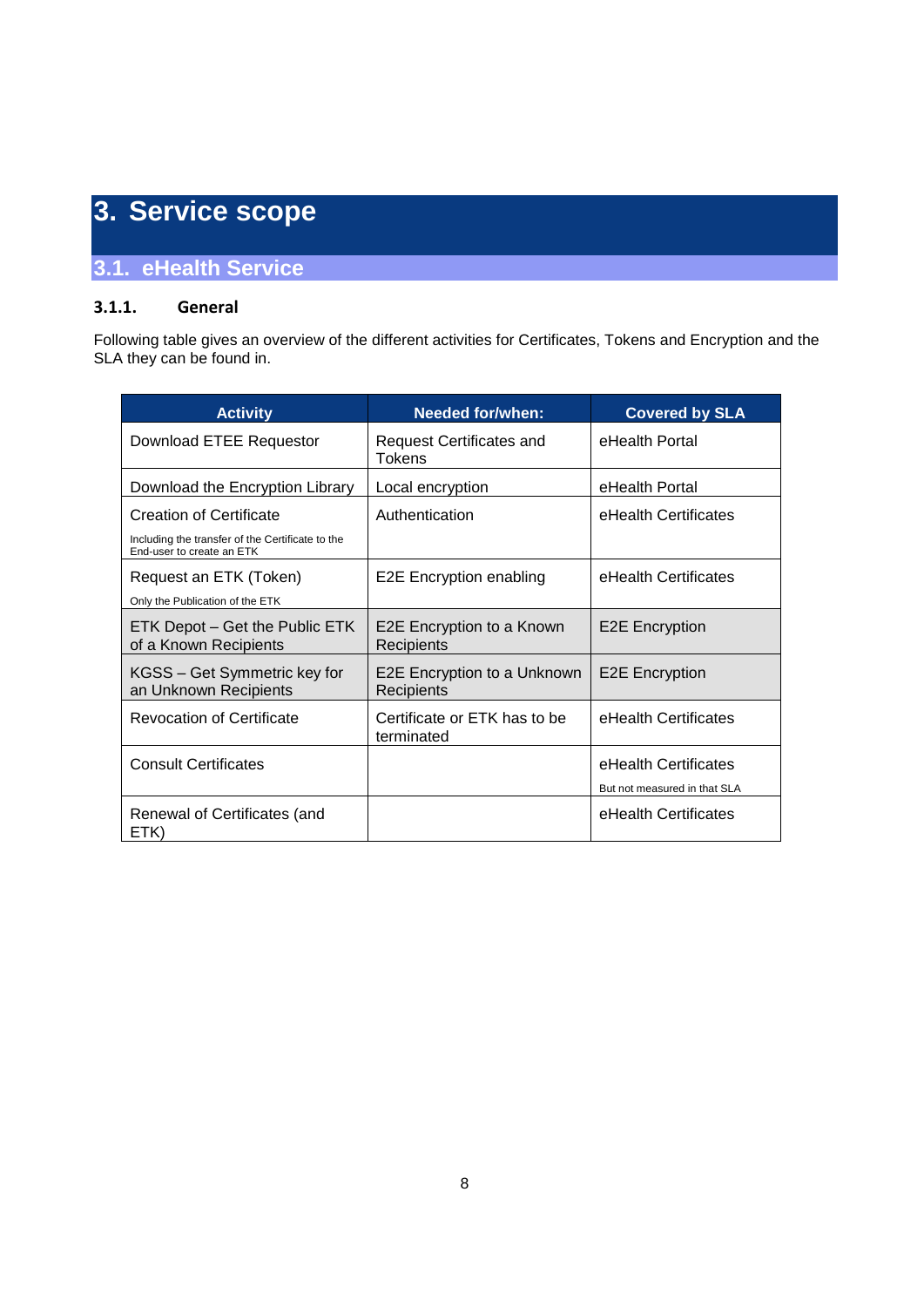Or in a graphical presentation:

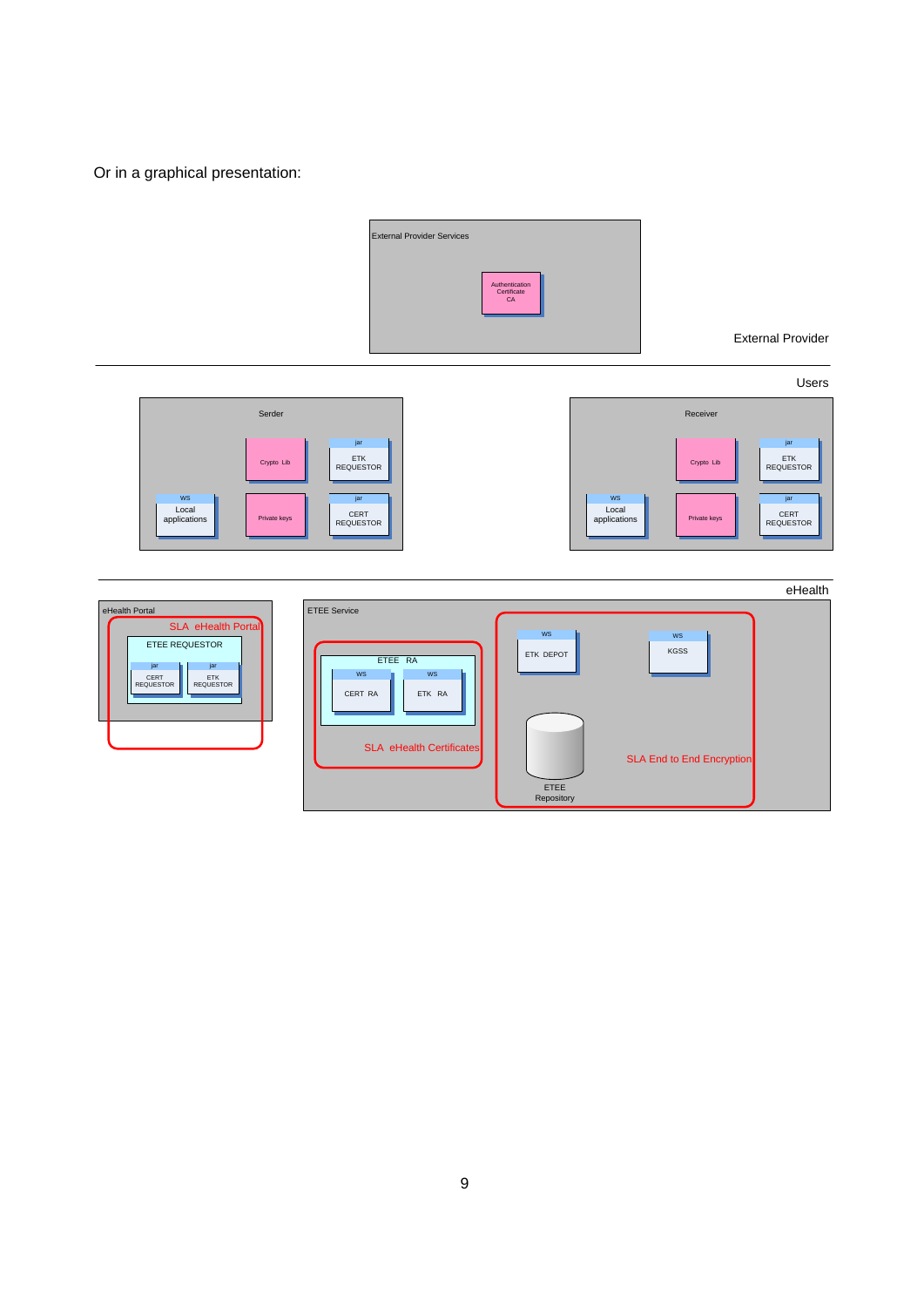#### *3.1.1.1. Encryption / decryption for Known Recipients*

Before sending an encrypted message to a Known Recipient, the sender needs to get the public key of this addressee. This is done by using the web service "ETK Depot"<sup>2</sup>. He can then encrypt the message locally and send it to the Recipient.

The Recipient owns the Private key, with which he can decrypt the message locally.

The scope of "ETK Depot" only covers the request and download of the Public ETK.



 $2$  Attention: This needs to be done for every message sent.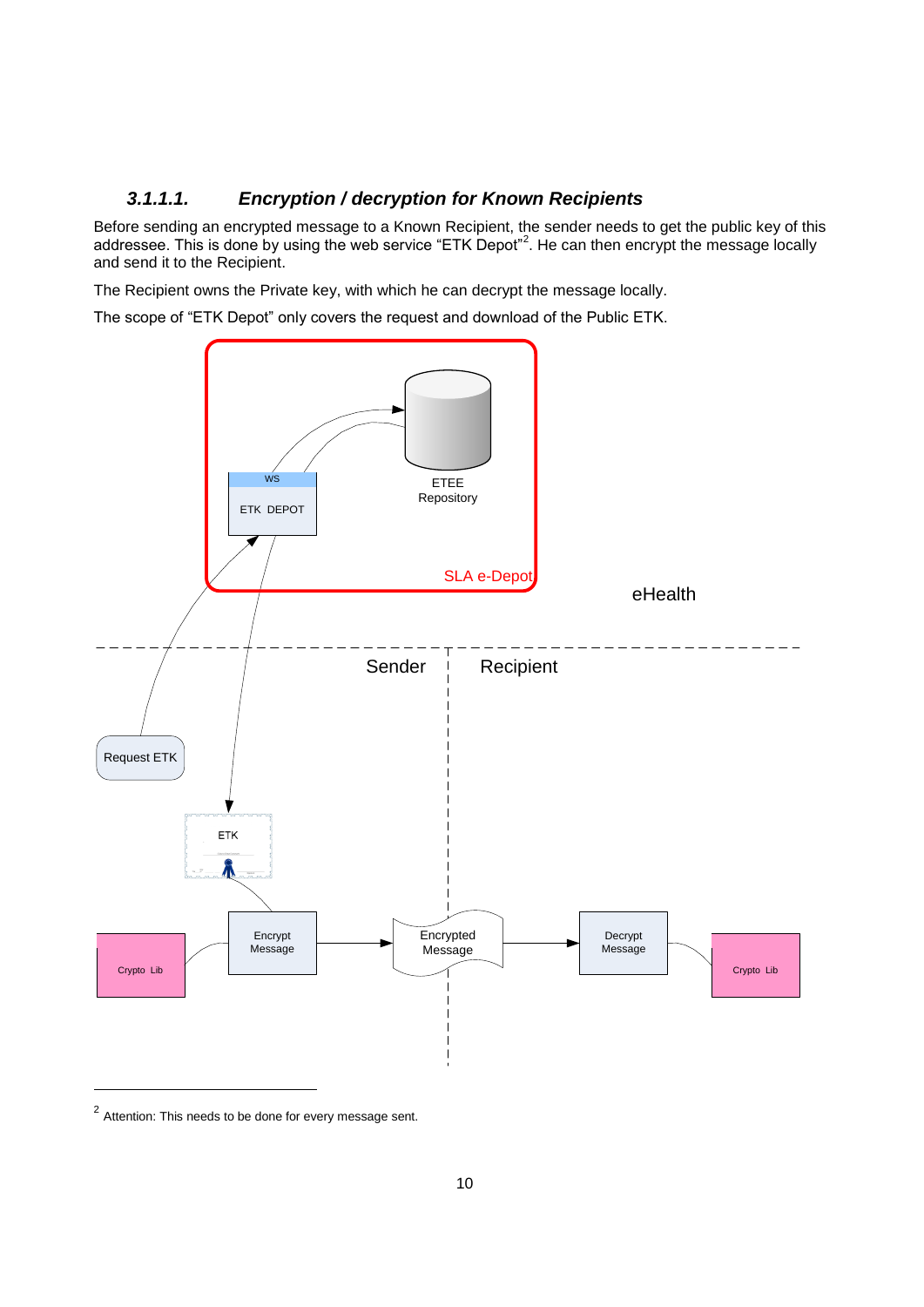#### *3.1.1.1. Encryption / decryption for Unknown Recipients*

The process of sending encrypted messages to unknown recipients, is a sequence of encrypted communications both between known and unknown recipients (e.g.: to be able to communicate with the KGSS – the web service that provides the symmetric keys for unknown recipient – an ETK for known recipients is needed).

Only the transactions with the KGSS are in the scope of this Service.

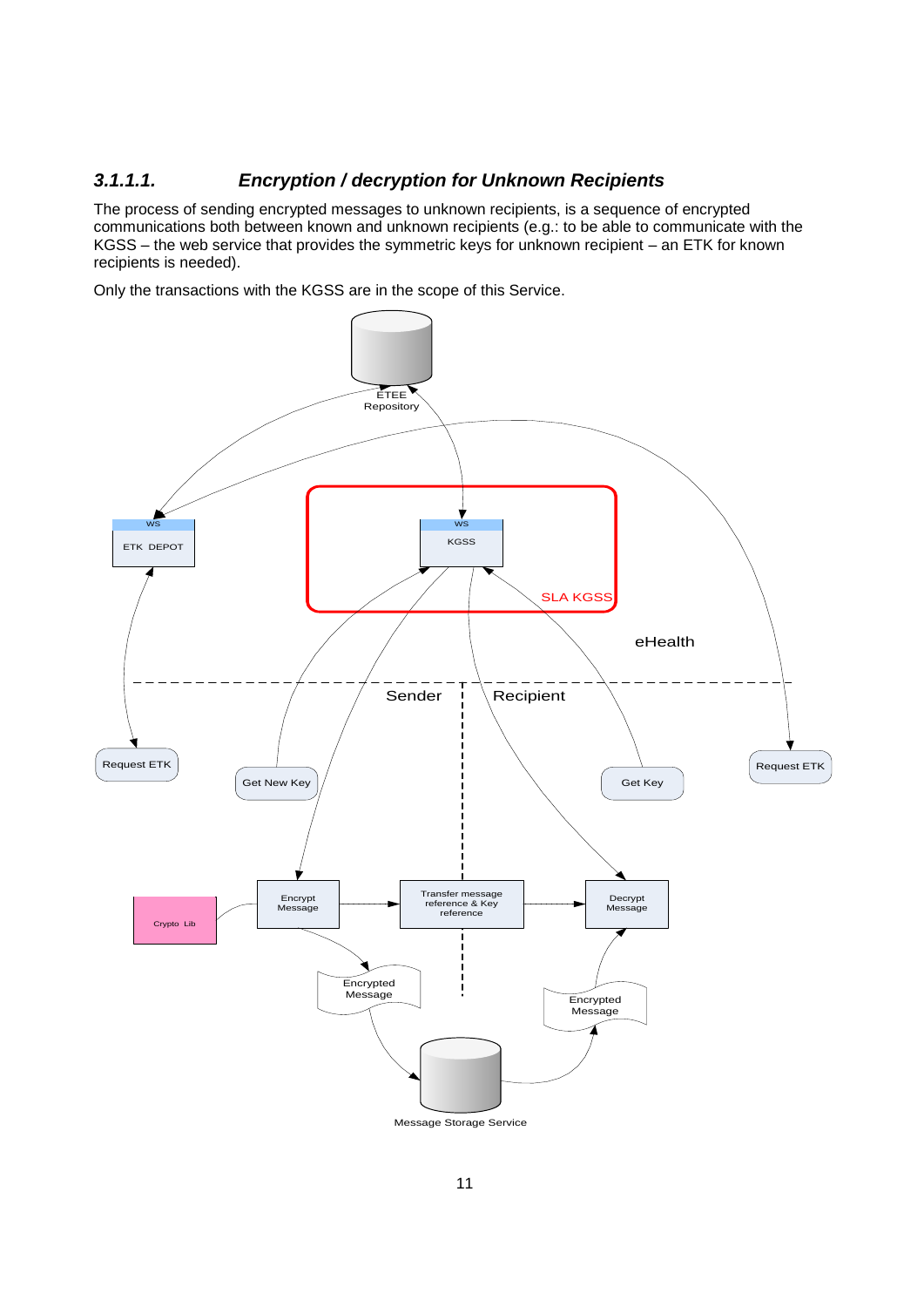#### **3.2. Business criticality**

The business criticality of the "register an ETK" functionality is **Bronze** as a single user should register an ETK only once every 3 years. Nevertheless, the eHealth platform monitors the performance and availability of this service in order to react on any strange behaviour

The business criticality of the "request for ETK of addressee" is **Gold** as it supports every encryption.

#### **3.3. Interdependencies**

The services covered by this Service Level Agreement are functionally dependent upon services offered by the CA.

The encryption web service depends on the Certification eHealth basic service to ensure that only authorised entities can have access to the service.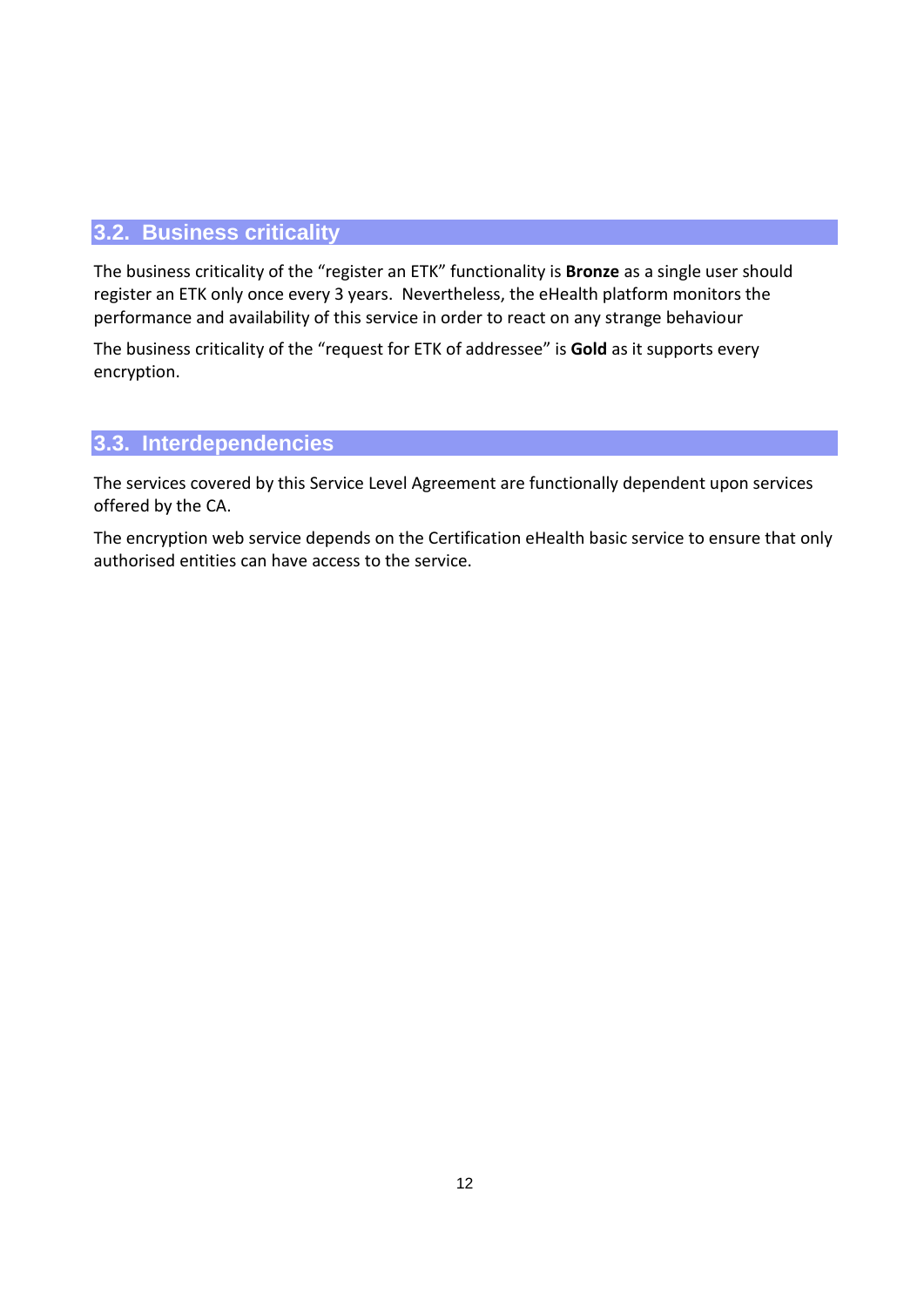# **3.4. Service Objectives - Overview**

| <b>Service</b>      | <b>KPI</b>                                                             | <b>SLID</b>      | <b>Condition</b>              | <b>Measure based</b><br><b>on</b> | <b>Limit</b> | <b>Service</b><br><b>Window</b> | <b>Objective</b><br><b>Committed</b> | <b>Objective</b><br><b>Target</b> |
|---------------------|------------------------------------------------------------------------|------------------|-------------------------------|-----------------------------------|--------------|---------------------------------|--------------------------------------|-----------------------------------|
| <b>ETK</b><br>Depot | <b>Availability ETK Depot</b>                                          | ETD <sub>1</sub> | Test script passes            | <b>Fictitious request</b>         |              | Mo – Su<br>$0:00 - 24:00$       | 99.5%                                | 99,9%                             |
|                     | Performance - Response time<br>for ETK Depot                           | ETD <sub>2</sub> | Response time $\leq 1$<br>sec | Real transactions                 |              | Mo – Su<br>$0:00 - 24:00$       | 98%                                  | 99%                               |
| <b>KGSS</b>         | <b>Availability KGSS</b>                                               | ETK1             | Test script passes            | <b>Fictitious request</b>         |              | Mo – Su<br>$0:00 - 24:00$       | 99,5%                                | 99,9%                             |
|                     | Performance - Response time<br>for KGSS "Get Key" and "Get<br>New Kev" | ETK <sub>2</sub> | Response time $\leq 1$<br>sec | Real transactions                 |              | Mo – Su<br>$0:00 - 24:00$       | 90%                                  | 95%                               |

*Table 1:* List of key performance indicators (KPI) per Service functionality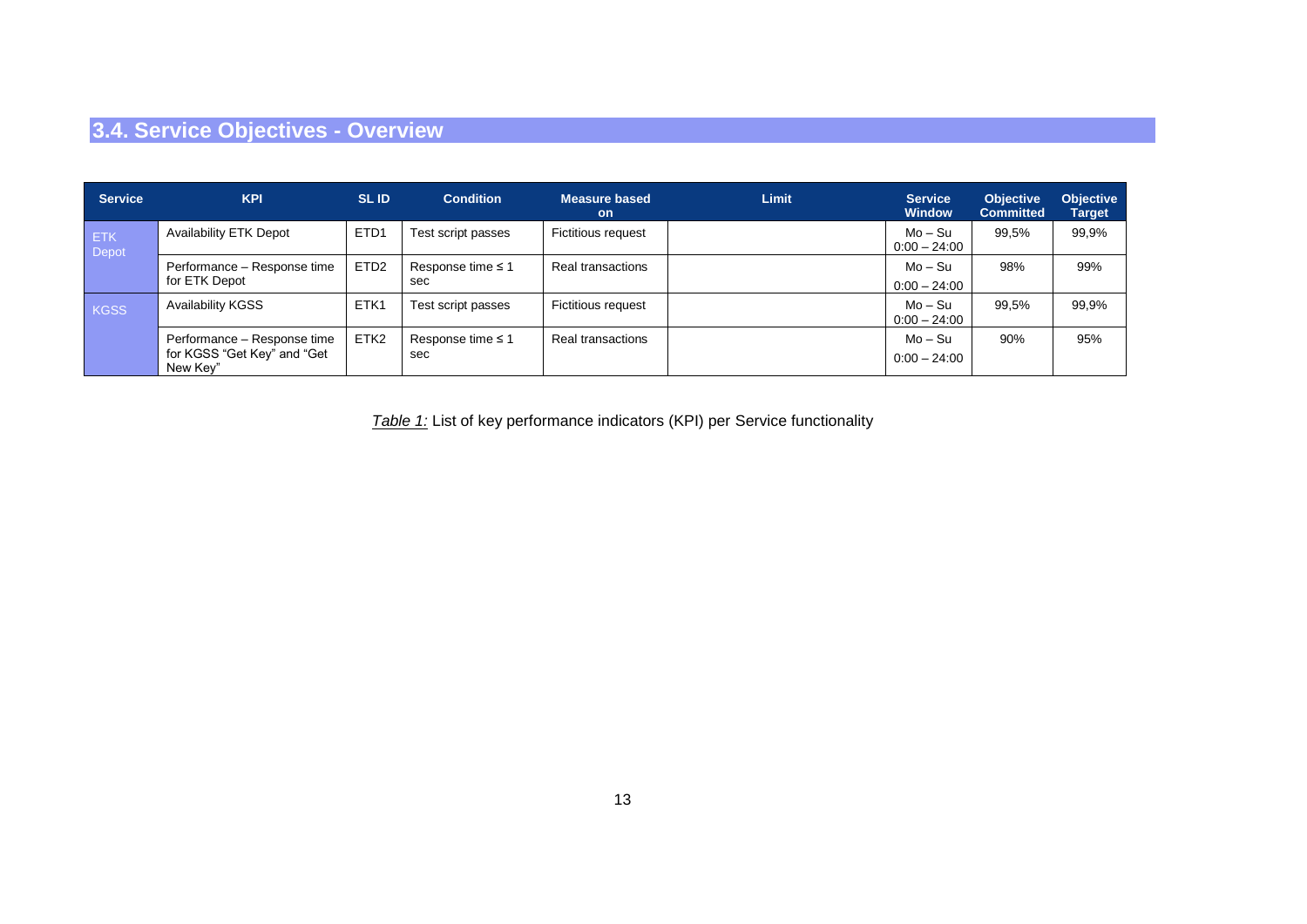# **3.5. Service Objectives – Details Services concerned with registering an ETK**

### **3.5.1. Availability ETK Depot**

|                                 | <b>Objectives</b>                                                                                                                                                                                                                                                                   |                                                                                                                                                                                                                                                                                                                                                                                                                                                                       |                  |                                |  |  |
|---------------------------------|-------------------------------------------------------------------------------------------------------------------------------------------------------------------------------------------------------------------------------------------------------------------------------------|-----------------------------------------------------------------------------------------------------------------------------------------------------------------------------------------------------------------------------------------------------------------------------------------------------------------------------------------------------------------------------------------------------------------------------------------------------------------------|------------------|--------------------------------|--|--|
| <b>Definition</b>               | The ETK Depot service is considered to be available when the following test is correctly<br>executed:<br>Look-up a nonexistent record<br>$\circ$<br>Returning the corresponding Error message<br>$\circ$<br>If the Error message is as expected, the test was successful<br>$\circ$ |                                                                                                                                                                                                                                                                                                                                                                                                                                                                       |                  |                                |  |  |
|                                 | $\bullet$<br>unavailable time.                                                                                                                                                                                                                                                      | Planned interventions executed within the Maintenance Window are not recorded as                                                                                                                                                                                                                                                                                                                                                                                      |                  |                                |  |  |
| <b>Measuring method</b>         | $\bullet$<br>"passed".                                                                                                                                                                                                                                                              | The availability of the different functionalities is measured by executing the test scripts<br>every 10 minutes. When the script is executed with as result a Status "OK", the test                                                                                                                                                                                                                                                                                   |                  |                                |  |  |
|                                 | $\bullet$                                                                                                                                                                                                                                                                           | When the script is executed with an other result, the test "failed"                                                                                                                                                                                                                                                                                                                                                                                                   |                  |                                |  |  |
| Calculation                     | $\circ$<br>$\circ$<br>$\circ$<br>they were caused:                                                                                                                                                                                                                                  | Availability = $\frac{\sum \text{Passed Tests x 100}}{\sum \text{Total Tests}}$ %<br>Total Tests = Total number of tests launched within corrected timeframe<br>Passed Tests = Total number of tests that resulted in a status "OK" within<br>the same timeframe<br>Corrections are applicable on tests that are not taken into account because<br>by a Validated Authentic Source or partner application out of<br>scope of this SLA<br>by a failing monitoring tool |                  |                                |  |  |
| Reporting and evaluation period | $\bullet$<br>appropriate.<br>$\bullet$                                                                                                                                                                                                                                              | The availability is calculated and reported monthly. Corrective actions are initiated when<br>The formal evaluation however is done on a yearly basis.                                                                                                                                                                                                                                                                                                                |                  |                                |  |  |
| <b>Service Level Objectives</b> | <b>Functionality</b>                                                                                                                                                                                                                                                                | <b>Service Window</b>                                                                                                                                                                                                                                                                                                                                                                                                                                                 |                  | <b>Service Level Objective</b> |  |  |
|                                 |                                                                                                                                                                                                                                                                                     |                                                                                                                                                                                                                                                                                                                                                                                                                                                                       |                  |                                |  |  |
|                                 | <b>ETK Depot</b>                                                                                                                                                                                                                                                                    |                                                                                                                                                                                                                                                                                                                                                                                                                                                                       | <b>Committed</b> | <b>Target</b>                  |  |  |
|                                 |                                                                                                                                                                                                                                                                                     | Mon - Sun $0:00 - 24:00$                                                                                                                                                                                                                                                                                                                                                                                                                                              | 99,5%            | 99,9%                          |  |  |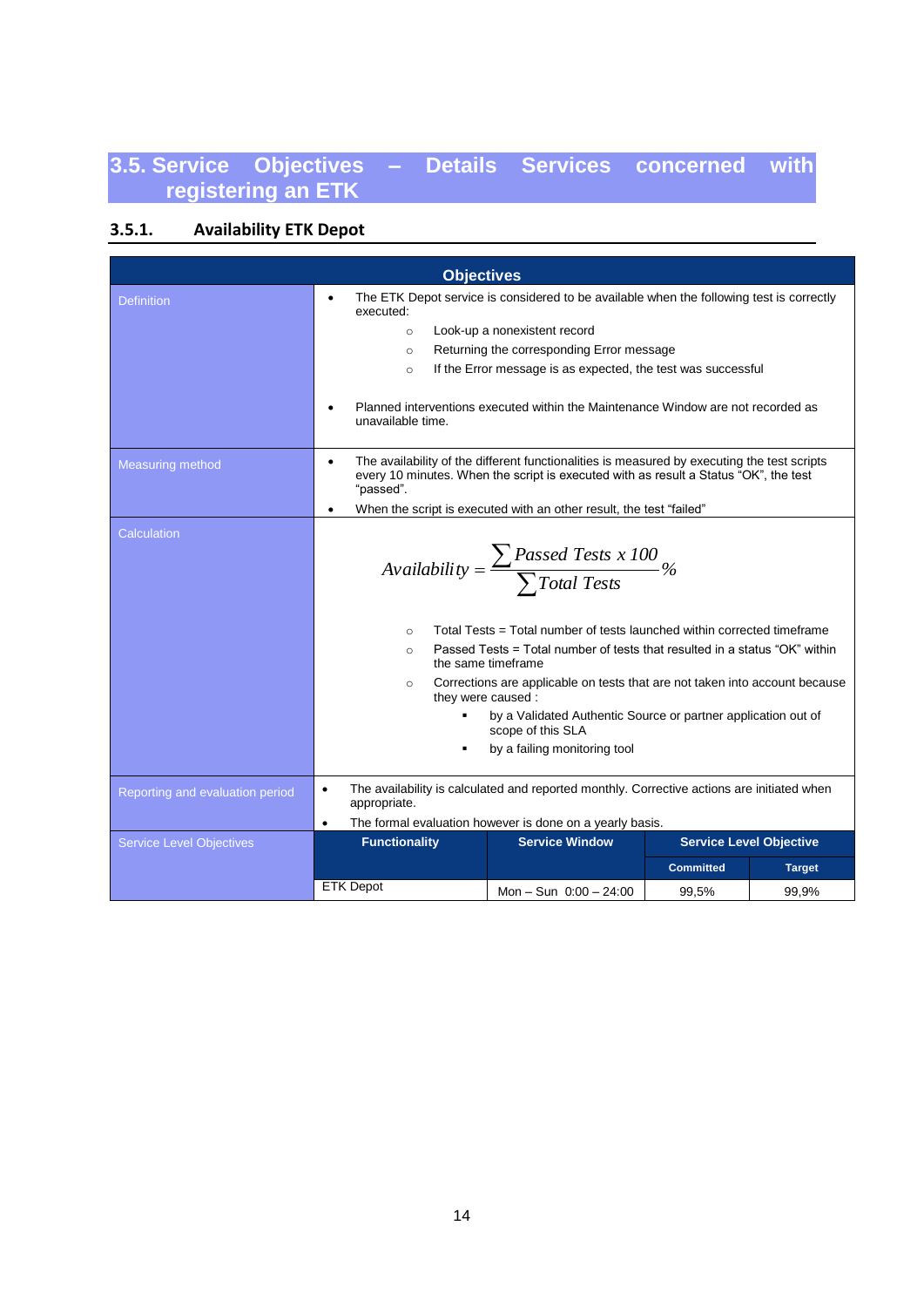### **3.5.2. Performance ETK Depot**

|                                 | <b>Objectives</b>                                                                                                                                                                               |                                                                       |                  |                                |  |  |  |
|---------------------------------|-------------------------------------------------------------------------------------------------------------------------------------------------------------------------------------------------|-----------------------------------------------------------------------|------------------|--------------------------------|--|--|--|
| <b>Definition</b>               | The performance of the ETK Depot Service refers to its response time. Response time<br>$\bullet$<br>meaning the time needed to execute a request. This request can be                           |                                                                       |                  |                                |  |  |  |
|                                 | $\Omega$                                                                                                                                                                                        | Deliver an ETK to a requestor                                         |                  |                                |  |  |  |
|                                 | Attention: The response time does not include:                                                                                                                                                  |                                                                       |                  |                                |  |  |  |
|                                 | $\Omega$                                                                                                                                                                                        | The time needed to deliver the information over the Internet          |                  |                                |  |  |  |
|                                 | $\circ$                                                                                                                                                                                         | The time needed to process the information at the End Users premises. |                  |                                |  |  |  |
| <b>Measuring method</b>         | This response time is measured on the Reverse Proxies. Both start time (request<br>$\bullet$<br>received) and stop time (answer sent to the End User) are measured and stored in a<br>database. |                                                                       |                  |                                |  |  |  |
|                                 | Measuring is done on real transactions, and only on those having a "stop time" within the<br>$\bullet$<br>measuring period.                                                                     |                                                                       |                  |                                |  |  |  |
| Calculation                     | All response times are calculated: Stop time – Start time for every request.<br>$\bullet$                                                                                                       |                                                                       |                  |                                |  |  |  |
|                                 | The percentage that meets the target is calculated based on following formula:                                                                                                                  |                                                                       |                  |                                |  |  |  |
|                                 | Performance = $\frac{\sum Tests \text{ meeting the target } x \text{ 100}}{\sum Total \text{ Tests}}$ %                                                                                         |                                                                       |                  |                                |  |  |  |
| Reporting and evaluation period | The performance is calculated and reported monthly. Corrective actions are initiated<br>$\bullet$<br>when appropriate.                                                                          |                                                                       |                  |                                |  |  |  |
|                                 | The formal evaluation however is done on a yearly basis.<br>$\bullet$                                                                                                                           |                                                                       |                  |                                |  |  |  |
| <b>Service Level Objectives</b> | <b>Functionality</b>                                                                                                                                                                            | <b>Target</b>                                                         |                  | <b>Service Level Objective</b> |  |  |  |
|                                 |                                                                                                                                                                                                 |                                                                       | <b>Committed</b> | <b>Target</b>                  |  |  |  |
|                                 | Performance ETK Depot                                                                                                                                                                           | 1 sec                                                                 | 98%              | 99%                            |  |  |  |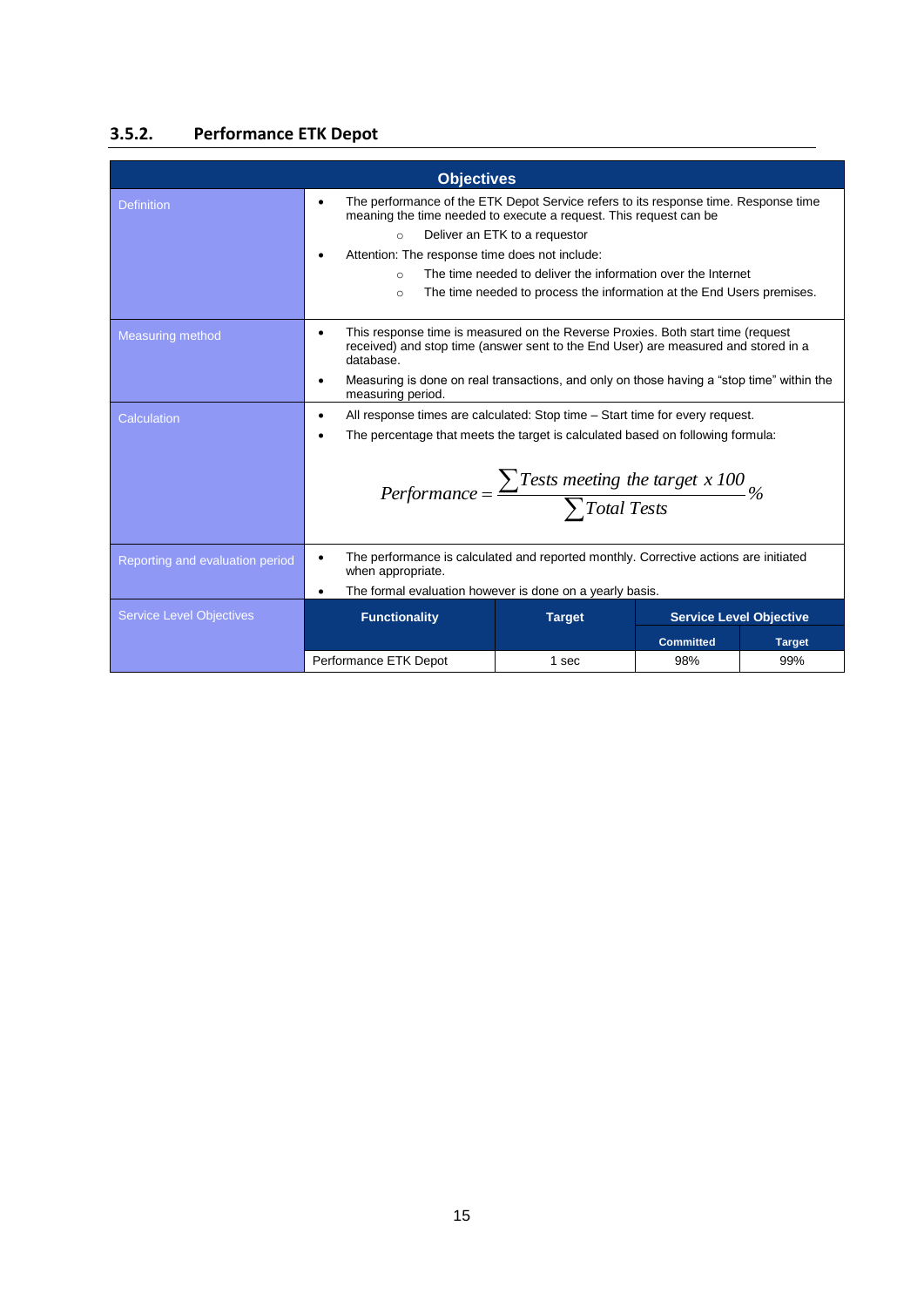#### **3.5.3. Availability KGSS**

|                                 | <b>Objectives</b>                                                                                                                                                                                                                                                                                                                                                                                                                                                                                                                 |                                                                                                                                                                                     |                  |                                |  |
|---------------------------------|-----------------------------------------------------------------------------------------------------------------------------------------------------------------------------------------------------------------------------------------------------------------------------------------------------------------------------------------------------------------------------------------------------------------------------------------------------------------------------------------------------------------------------------|-------------------------------------------------------------------------------------------------------------------------------------------------------------------------------------|------------------|--------------------------------|--|
| <b>Definition</b>               | executed:                                                                                                                                                                                                                                                                                                                                                                                                                                                                                                                         | The KGSS service is considered to be available when the following test is correctly                                                                                                 |                  |                                |  |
|                                 | $\circ$                                                                                                                                                                                                                                                                                                                                                                                                                                                                                                                           | Execute a wrongly formatted request "Get New Key"                                                                                                                                   |                  |                                |  |
|                                 | $\circ$                                                                                                                                                                                                                                                                                                                                                                                                                                                                                                                           | Check the returned Error message                                                                                                                                                    |                  |                                |  |
|                                 | $\circ$                                                                                                                                                                                                                                                                                                                                                                                                                                                                                                                           | If the Error message is as expected, the test was successful                                                                                                                        |                  |                                |  |
|                                 | unavailable time.                                                                                                                                                                                                                                                                                                                                                                                                                                                                                                                 | Planned interventions executed within the Maintenance Window are not recorded as                                                                                                    |                  |                                |  |
| <b>Measuring method</b>         | $\bullet$<br>"passed".                                                                                                                                                                                                                                                                                                                                                                                                                                                                                                            | The availability of the different functionalities is measured by executing the test scripts<br>every 10 minutes. When the script is executed with as result a Status "OK", the test |                  |                                |  |
|                                 | $\bullet$                                                                                                                                                                                                                                                                                                                                                                                                                                                                                                                         | When the script is executed with an other result, the test "failed"                                                                                                                 |                  |                                |  |
| Calculation                     | Availability = $\frac{\sum \text{Passed Tests x 100}}{\sum \text{Total Tests}}\%$<br>Total Tests = Total number of tests launched within corrected timeframe<br>$\circ$<br>Passed Tests = Total number of tests that resulted in a status "OK" within<br>$\circ$<br>the same timeframe<br>Corrections are applicable on tests that are not taken into account because<br>$\Omega$<br>they were caused:<br>by a Validated Authentic Source or partner application out of<br>scope of this SLA<br>by a failing monitoring tool<br>٠ |                                                                                                                                                                                     |                  |                                |  |
| Reporting and evaluation period | The availability is calculated and reported monthly. Corrective actions are initiated when<br>$\bullet$<br>appropriate.                                                                                                                                                                                                                                                                                                                                                                                                           |                                                                                                                                                                                     |                  |                                |  |
|                                 | $\bullet$                                                                                                                                                                                                                                                                                                                                                                                                                                                                                                                         | The formal evaluation however is done on a yearly basis.                                                                                                                            |                  |                                |  |
| <b>Service Level Objectives</b> | <b>Functionality</b>                                                                                                                                                                                                                                                                                                                                                                                                                                                                                                              | <b>Service Window</b>                                                                                                                                                               |                  | <b>Service Level Objective</b> |  |
|                                 |                                                                                                                                                                                                                                                                                                                                                                                                                                                                                                                                   |                                                                                                                                                                                     | <b>Committed</b> | <b>Target</b>                  |  |
|                                 | <b>KGSS</b>                                                                                                                                                                                                                                                                                                                                                                                                                                                                                                                       | Mon - Sun $0:00 - 24:00$                                                                                                                                                            | 99,5%            | 99,9%                          |  |